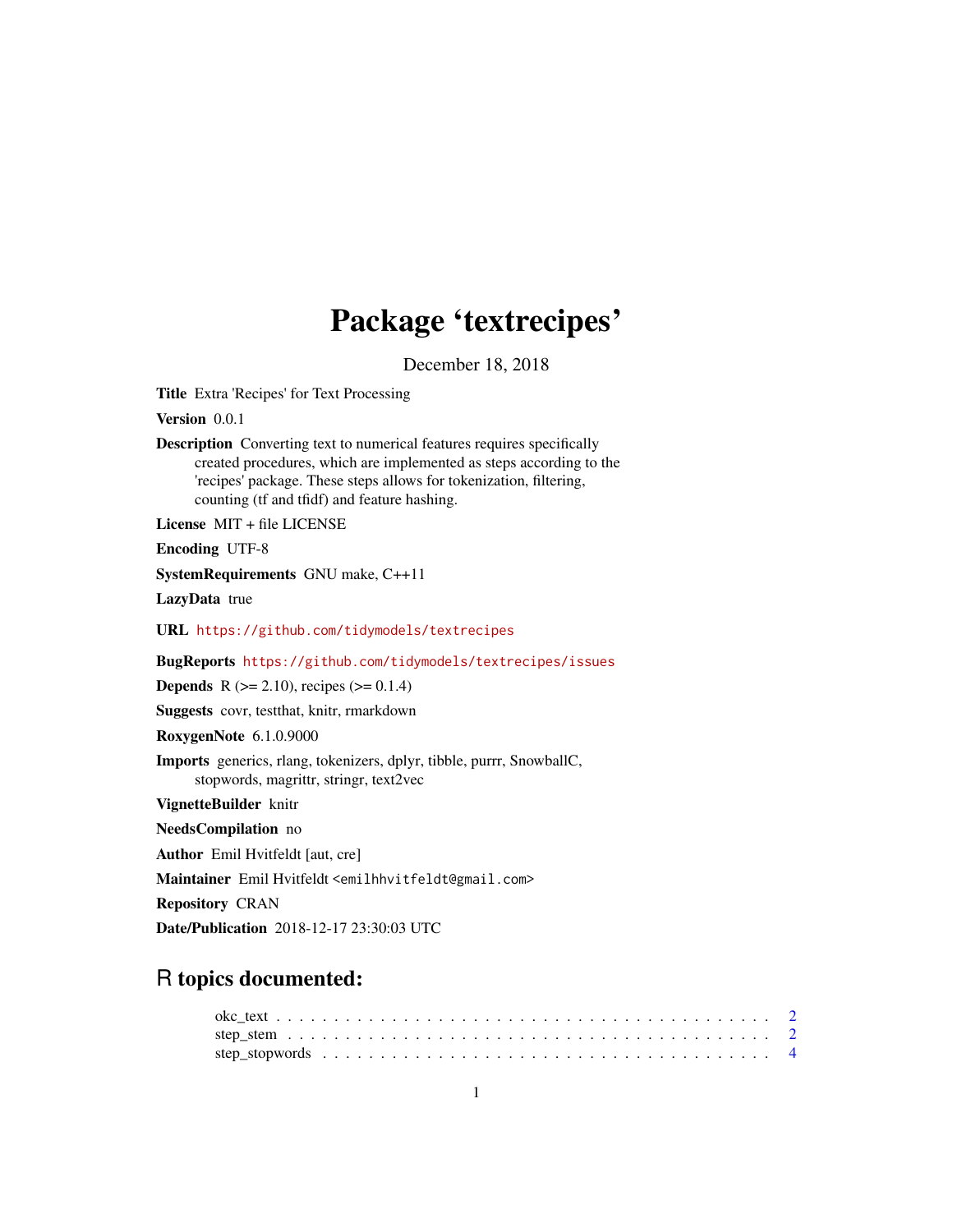<span id="page-1-0"></span>

| Index |  |
|-------|--|
|       |  |
|       |  |
|       |  |
|       |  |
|       |  |
|       |  |

okc\_text *OkCupid Text Data*

#### Description

These are a sample of columns and users of OkCupid dating website. The data are from Kim and Escobedo-Land (2015). Permission to use this data set was explicitly granted by OkCupid. The data set contains 10 text fields filled out by users.

#### Value

okc\_text a tibble

#### Source

Kim, A. Y., and A. Escobedo-Land. 2015. "OkCupid Data for Introductory Statistics and Data Science Courses." \*Journal of Statistics Education: An International Journal on the Teaching and Learning of Statistics\*.

#### Examples

data(okc\_text) str(okc\_text)

step\_stem *Stemming of list-column variables*

#### Description

'step\_stem' creates a \*specification\* of a recipe step that will convert a list of tokens into a list of stemmed tokens.

# Usage

```
step_stem(recipe, ..., role = NA, trained = FALSE, columns = NULL,
 options = list(), stemmer = "SnowballC", skip = FALSE,
 id = rand_id("stem"))
## S3 method for class 'step_stem'
tidy(x, ...)
```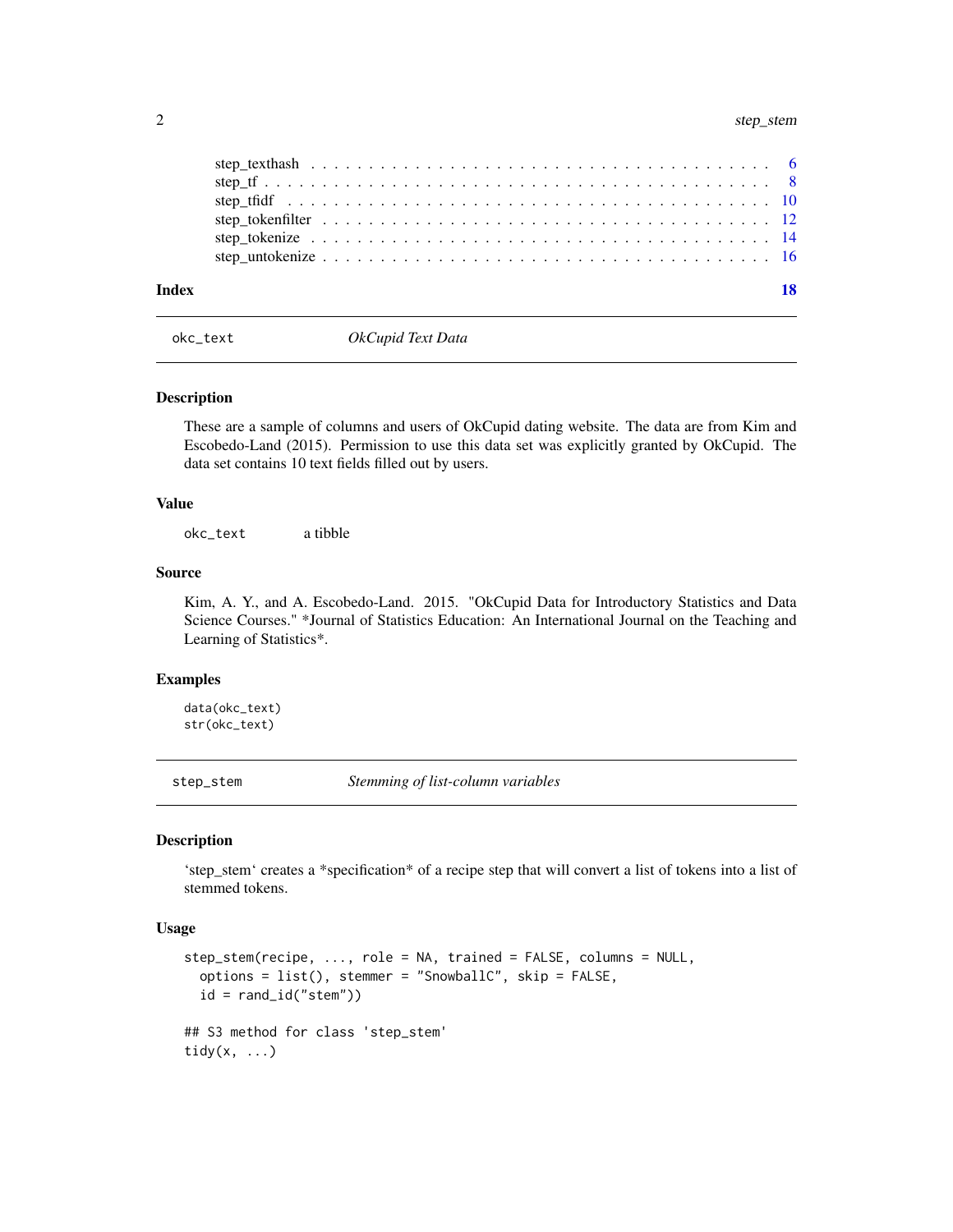#### step\_stem 3

# Arguments

| recipe  | A recipe object. The step will be added to the sequence of operations for this<br>recipe.                                                                                                                                                                                                                                                                                                        |
|---------|--------------------------------------------------------------------------------------------------------------------------------------------------------------------------------------------------------------------------------------------------------------------------------------------------------------------------------------------------------------------------------------------------|
|         | One or more selector functions to choose variables. For 'step_stem', this indi-<br>cates the variables to be encoded into a list column. See [recipes::selections()]<br>for more details. For the 'tidy' method, these are not currently used.                                                                                                                                                   |
| role    | Not used by this step since no new variables are created.                                                                                                                                                                                                                                                                                                                                        |
| trained | A logical to indicate if the recipe has been baked.                                                                                                                                                                                                                                                                                                                                              |
| columns | A list of tibble results that define the encoding. This is 'NULL' until the step is<br>trained by $[recipes::prep.recipe$ <sup><math>()</math>]</sup> .                                                                                                                                                                                                                                          |
| options | A list of options passed to the stemmer                                                                                                                                                                                                                                                                                                                                                          |
| stemmer | a character to select stemming method. Defaults to "SnowballC".                                                                                                                                                                                                                                                                                                                                  |
| skip    | A logical. Should the step be skipped when the recipe is baked by [recipes::bake.recipe()]?<br>While all operations are baked when [recipes::prep.recipe()] is run, some opera-<br>tions may not be able to be conducted on new data (e.g. processing the outcome<br>variable(s)). Care should be taken when using 'skip = TRUE' as it may affect<br>the computations for subsequent operations. |
| id      | A character string that is unique to this step to identify it.                                                                                                                                                                                                                                                                                                                                   |
| X       | A 'step_stem' object.                                                                                                                                                                                                                                                                                                                                                                            |

# Details

Words tend to have different forms depending on context, such as organize, organizes, and organizing. In many situations it is beneficial to have these words condensed into one to allow for a smaller pool of words. Stemming is the act of choping off the end of words using a set of heristics.

Note that the steming will only be done at the end of the string and will therefore not work reliably on ngrams or sentences.

# Value

An updated version of 'recipe' with the new step added to the sequence of existing steps (if any).

# See Also

[step\_stopwords()] [step\_tokenfilter()] [step\_tokenize()]

```
library(recipes)
data(okc_text)
okc_rec <- recipe(~ ., data = okc_text) %>%
  step_tokenize(essay0) %>%
  step_stem(essay0)
```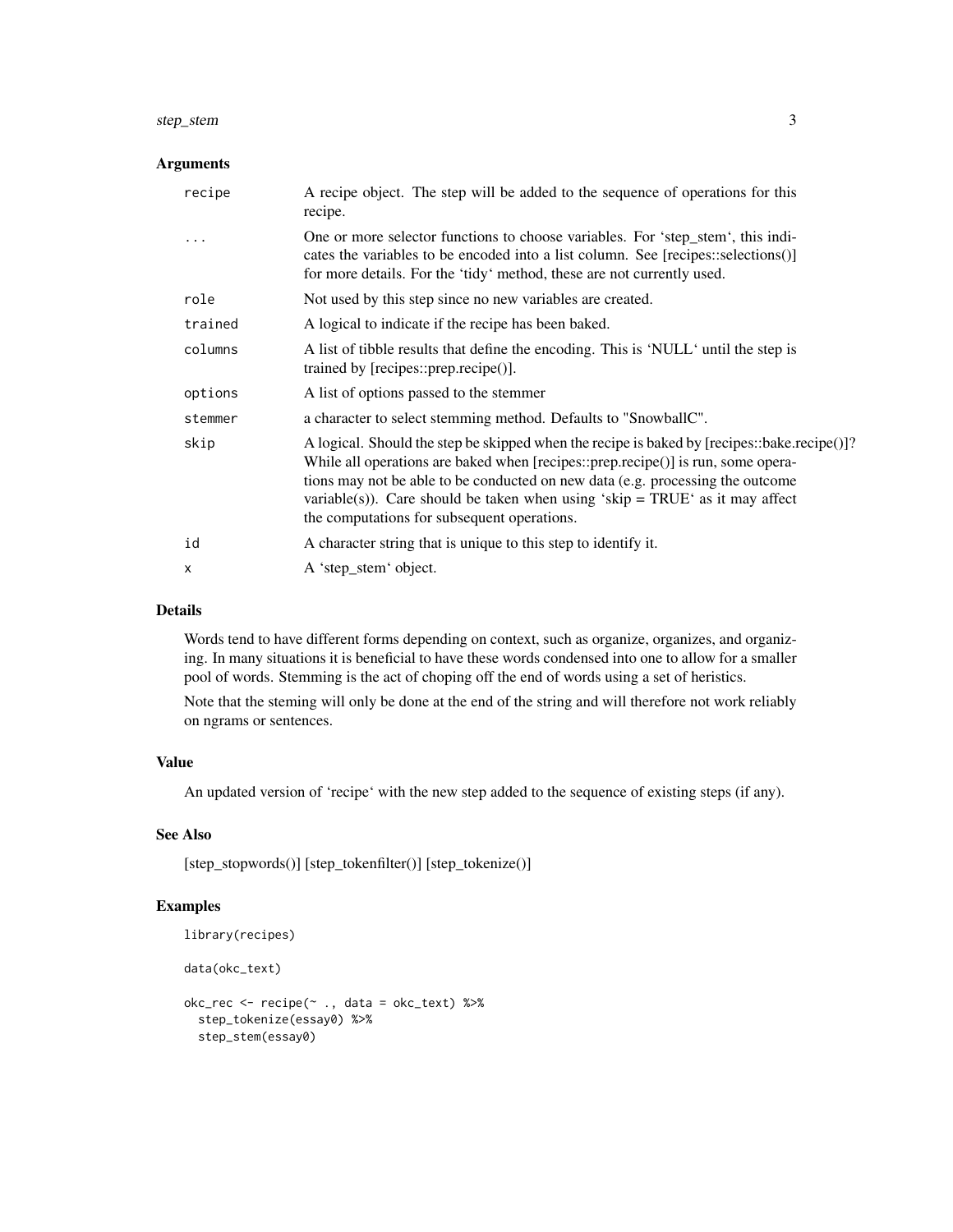```
okc_obj <- okc_rec %>%
  prep(training = okc_text, retain = TRUE)
juice(okc_obj, essay0) %>%
  slice(1:2)
juice(okc_obj) %>%
  slice(2) %>%
  pull(essay0)
tidy(okc_rec, number = 2)
tidy(okc_obj, number = 2)
```
step\_stopwords *Filtering of stopwords from a list-column variable*

# Description

'step\_stopwords' creates a \*specification\* of a recipe step that will filter a list of tokens for stopwords(keep or remove).

#### Usage

```
step_stopwords(recipe, ..., role = NA, trained = FALSE,
 columns = NULL, language = "en", keep = FALSE,
  stopword_source = "snowball", custom_stopword_source = NULL,
 skip = FALSE, id = rand_id("stopwords"))
## S3 method for class 'step_stopwords'
```

```
tidy(x, \ldots)
```
# Arguments

| recipe          | A recipe object. The step will be added to the sequence of operations for this<br>recipe.                                                                                                                                                         |
|-----------------|---------------------------------------------------------------------------------------------------------------------------------------------------------------------------------------------------------------------------------------------------|
| $\cdots$        | One or more selector functions to choose variables. For 'step_stopwords', this<br>indicates the variables to be encoded into a list column. See [recipes::selections()]<br>for more details. For the 'tidy' method, these are not currently used. |
| role            | Not used by this step since no new variables are created.                                                                                                                                                                                         |
| trained         | A logical to indicate if the recipe has been baked.                                                                                                                                                                                               |
| columns         | A list of tibble results that define the encoding. This is 'NULL' until the step is<br>trained by $[recipes::prep.recipe$ <sup><math>()</math>]</sup> .                                                                                           |
| language        | A character to indicate the langauge of stopwords by ISO 639-1 coding scheme.                                                                                                                                                                     |
| keep            | A logical. Specifies whether to keep the stopwords or discard them.                                                                                                                                                                               |
| stopword_source |                                                                                                                                                                                                                                                   |

A character to indicate the stopwords source as listed in 'stopwords::stopwords\_getsources'.

<span id="page-3-0"></span>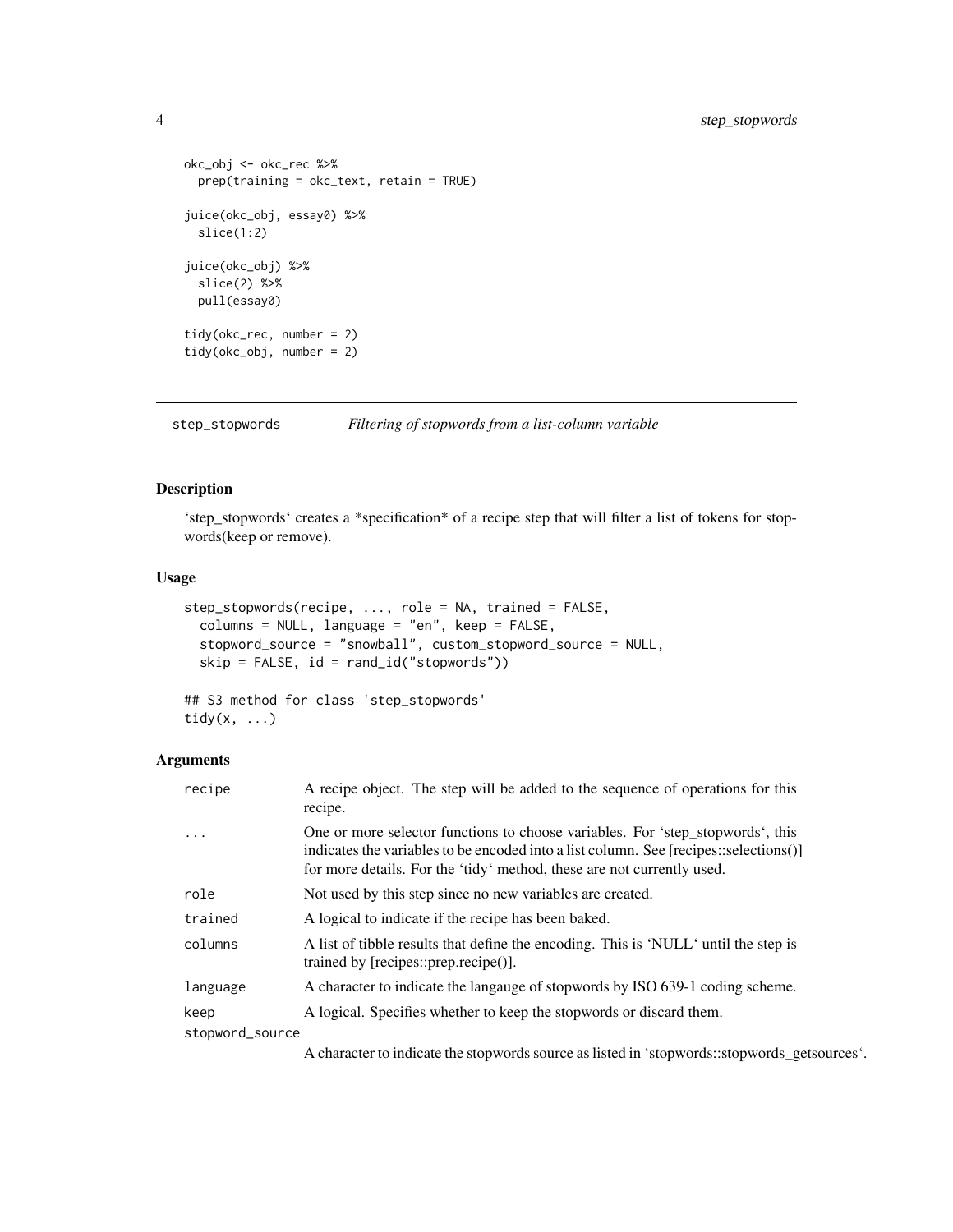# custom\_stopword\_source A character vector to indicate a custom list of words that cater to the users specific problem. skip A logical. Should the step be skipped when the recipe is baked by [recipes::bake.recipe()]? While all operations are baked when [recipes::prep.recipe()] is run, some operations may not be able to be conducted on new data (e.g. processing the outcome variable(s)). Care should be taken when using 'skip =  $TRUE$ ' as it may affect the computations for subsequent operations. id A character string that is unique to this step to identify it. x A 'step\_stopwords' object.

#### Details

Stop words are words which sometimes are remove before natural language processing tasks. While stop words usually refers to the most common words in the laguange there is no universal stop word list.

The argument 'custom\_stopword\_source' allows you to pass a character vector to filter against. With the 'keep' argument one can specify to keep the words instead of removing thus allowing you to select words with a combination of these two arguments.

#### Value

An updated version of 'recipe' with the new step added to the sequence of existing steps (if any).

#### See Also

[step\_stem()] [step\_tokenfilter()] [step\_tokenize()]

```
library(recipes)
data(okc_text)
okc_{rec} < - recipe(~ ., data = okc_{text}) %>%
 step_tokenize(essay0) %>%
 step_stopwords(essay0)
okc_obj <- okc_rec %>%
 prep(training = okc_text, retain = TRUE)
juice(okc_obj, essay0) %>%
 slice(1:2)
juice(okc_obj) %>%
 slice(2) %>%
 pull(essay0)
tidy(okc_rec, number = 2)
tidy(okc_obj, number = 2)
```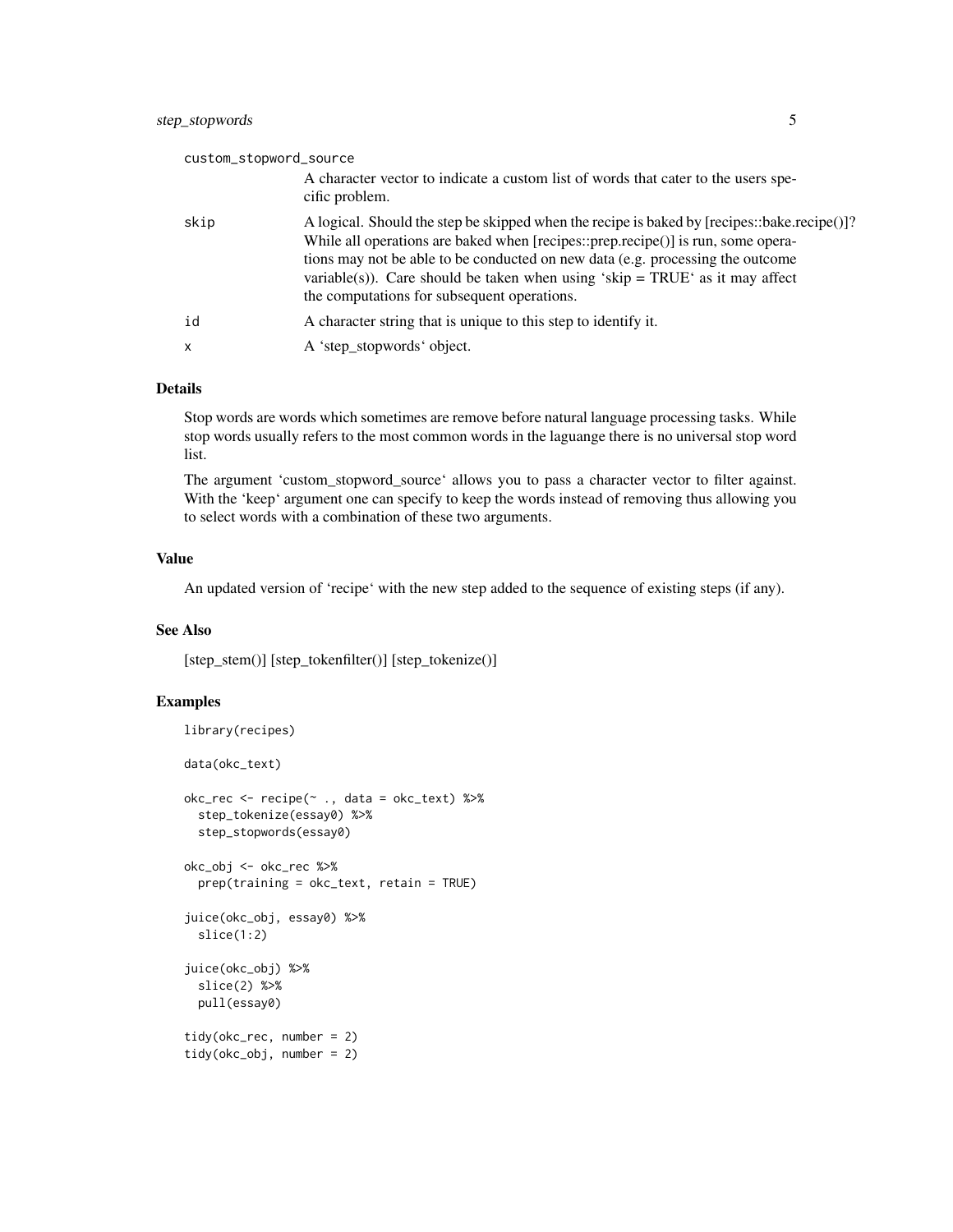```
# With a custom stopwords list
okc_rec <- recipe(~ ., data = okc_text) %>%
 step_tokenize(essay0) %>%
  step_stopwords(essay0, custom_stopword_source = c("twice", "upon"))
okc_obj <- okc_rec %>%
  prep(traimomg = okc_text, retain = TRUE)
juice(okc_obj) %>%
  slice(2) %>%
  pull(essay0)
```
step\_texthash *Term frequency of tokens*

# Description

'step\_texthash' creates a \*specification\* of a recipe step that will convert a list of tokens into multiple variables using the hashing trick.

#### Usage

```
step_texthash(recipe, ..., role = NA, trained = FALSE,
  columns = NULL, signed = TRUE, num_terms = 1024, prefix = "hash",
  skip = FALSE, id = rand_id("texthash"))
```
## S3 method for class 'step\_texthash' tidy $(x, \ldots)$ 

| recipe    | A recipe object. The step will be added to the sequence of operations for this<br>recipe.                                                                                                                                                          |
|-----------|----------------------------------------------------------------------------------------------------------------------------------------------------------------------------------------------------------------------------------------------------|
| .         | One or more selector functions to choose variables. For 'step_texthash', this in-<br>dicates the variables to be encoded into a list column. See [recipes::selections()]<br>for more details. For the 'tidy' method, these are not currently used. |
| role      | Not used by this step since no new variables are created.                                                                                                                                                                                          |
| trained   | A logical to indicate if the recipe has been baked.                                                                                                                                                                                                |
| columns   | A list of tibble results that define the encoding. This is 'NULL' until the step is<br>trained by $[recipes::prep.recipe$ <sup><math>()</math>]</sup> .                                                                                            |
| signed    | A logical, indicating whether to use a signed hash-function to reduce collisions<br>when hashing. Defaults to TRUE.                                                                                                                                |
| num_terms | An integer, the number of variables to output. Defaults to 1024.                                                                                                                                                                                   |
| prefix    | A character string that will be the prefix to the resulting new variables. See notes<br>below.                                                                                                                                                     |

<span id="page-5-0"></span>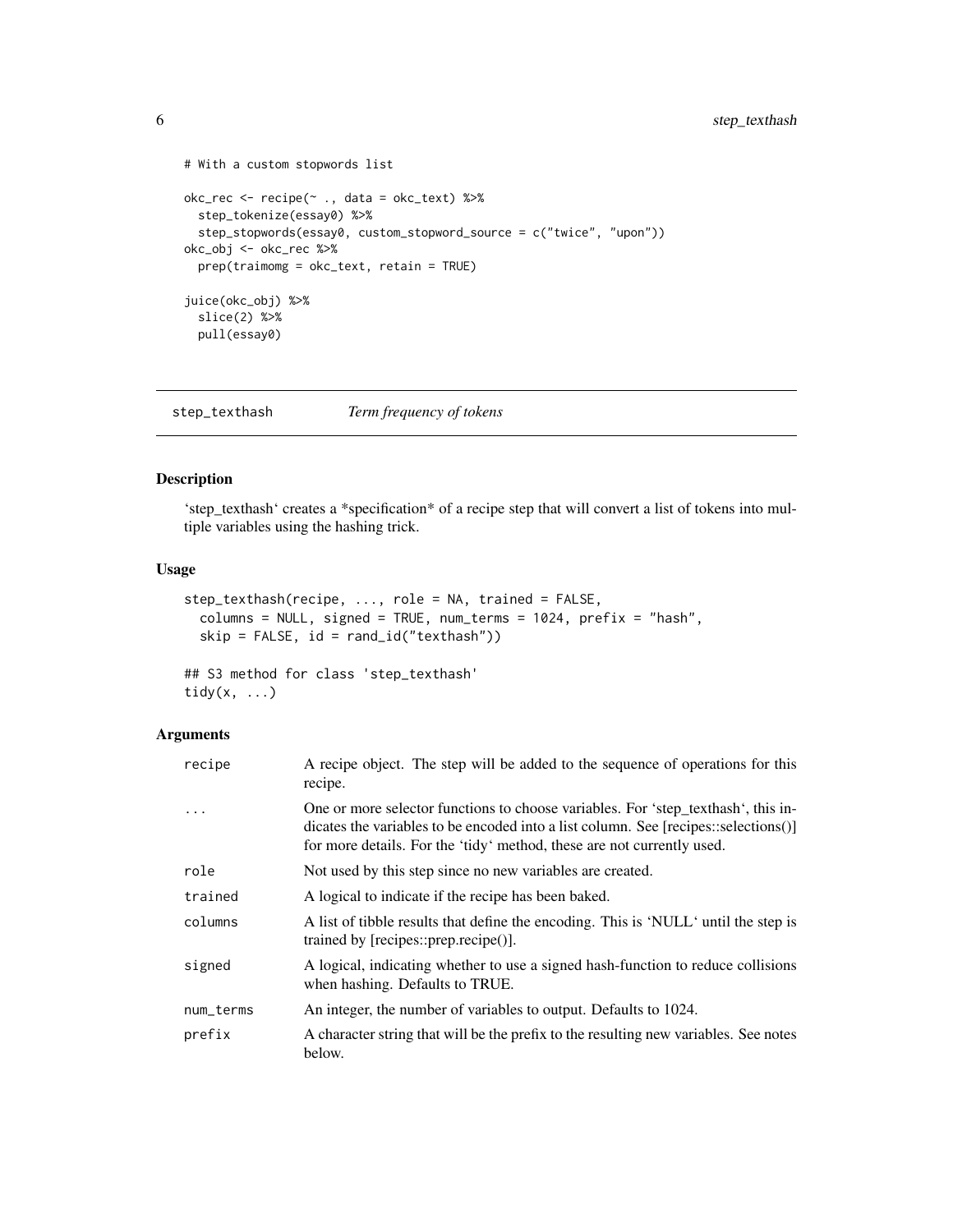| skip         | A logical. Should the step be skipped when the recipe is baked by [recipes::bake.recipe()]?<br>While all operations are baked when [recipes::prep.recipe()] is run, some opera-<br>tions may not be able to be conducted on new data (e.g. processing the outcome |
|--------------|-------------------------------------------------------------------------------------------------------------------------------------------------------------------------------------------------------------------------------------------------------------------|
|              | variable(s)). Care should be taken when using 'skip = $TRUE'$ as it may affect<br>the computations for subsequent operations.                                                                                                                                     |
| id           | A character string that is unique to this step to identify it.                                                                                                                                                                                                    |
| $\mathsf{x}$ | A 'step_texthash' object.                                                                                                                                                                                                                                         |

Feature hashing, or the hashing trick, is a transformation of a text variable into a new set of numerical variables. This is done by applying a hashing function over the tokens and using the hash values as feature indices. This allows for a low memory representation of the text. This implementation is done using the MurmurHash3 method.

The argument 'num\_terms' controls the number of indices that the hashing function will map to. This is the tuning parameter for this transformation. Since the hashing function can map two different tokens to the same index, will a higher value of 'num\_terms' result in a lower chance of collision.

The new components will have names that begin with 'prefix', then the name of the variable, followed by the tokens all seperated by '-'. The variable names are padded with zeros. For example, if 'num\_terms  $< 10$ ', their names will be 'hash1' - 'hash9'. If 'num\_terms =  $101$ ', their names will be 'hash001' - 'hash101'.

#### Value

An updated version of 'recipe' with the new step added to the sequence of existing steps (if any).

#### References

Kilian Weinberger; Anirban Dasgupta; John Langford; Alex Smola; Josh Attenberg (2009).

# See Also

[step\_tf()] [step\_tfidf()] [step\_tokenize()]

```
library(recipes)
```

```
data(okc_text)
```

```
okc_rec <- recipe(~ ., data = okc_text) %>%
 step_tokenize(essay0) %>%
 step_tokenfilter(essay0, max_tokens = 10) %>%
 step_texthash(essay0)
okc_obj <- okc_rec %>%
```

```
prep(training = okc_text, retain = TRUE)
```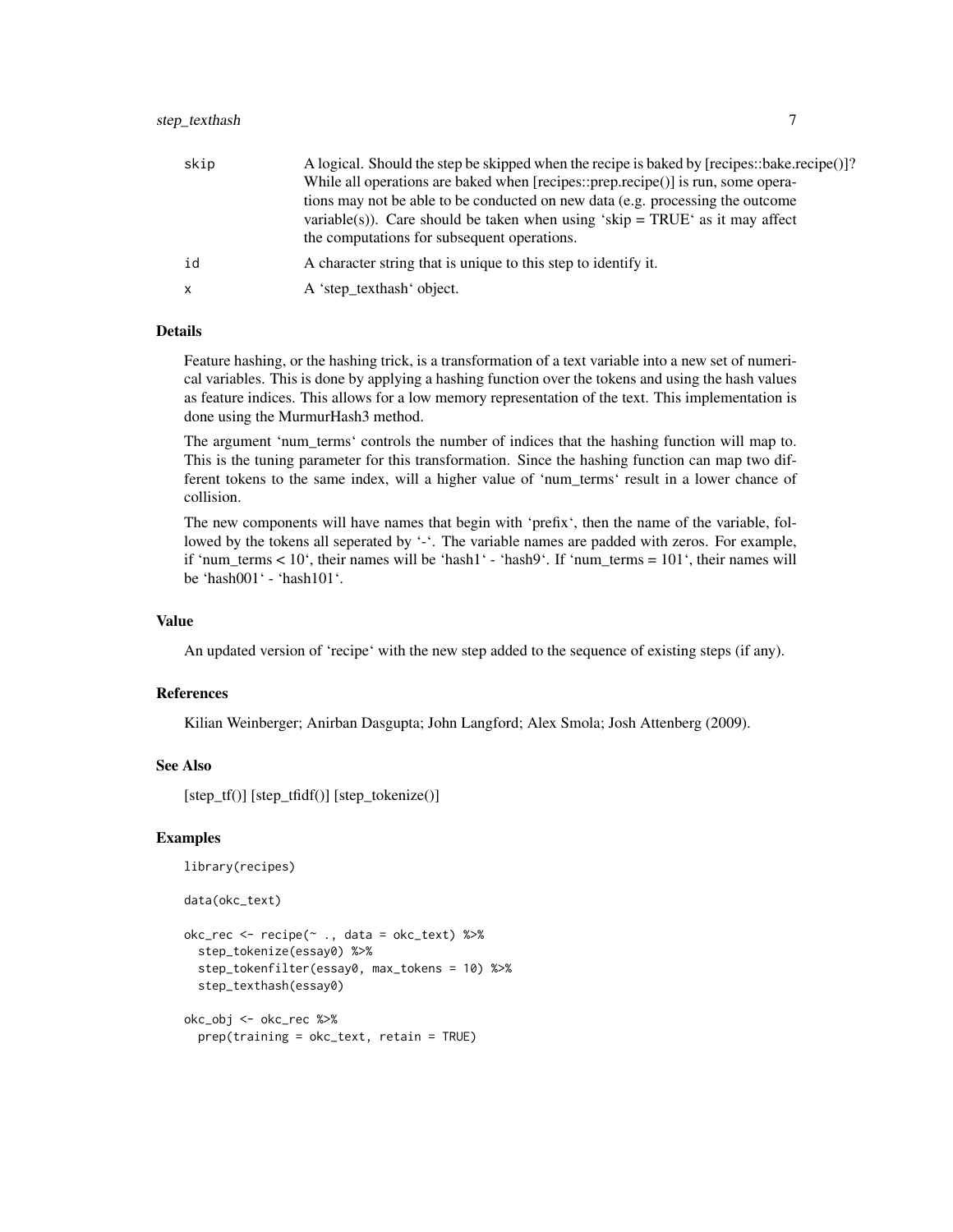```
bake(okc_obj, okc_text)
tidy(okc_rec, number = 2)
tidy(okc_obj, number = 2)
```
# step\_tf *Term frequency of tokens*

# Description

'step\_tf' creates a \*specification\* of a recipe step that will convert a list of tokens into multiple variables containing the token counts.

### Usage

```
step_tf(recipe, ..., role = "predictor", trained = FALSE,
 columns = NULL, weight_scheme = "raw count", weight = 0.5,
 vocabulary = NULL, res = NULL, prefix = "tf", skip = FALSE,
 id = rand_id("tf"))## S3 method for class 'step_tf'
```

```
tidy(x, \ldots)
```

| recipe        | A recipe object. The step will be added to the sequence of operations for this<br>recipe.                                                                                                                                                  |
|---------------|--------------------------------------------------------------------------------------------------------------------------------------------------------------------------------------------------------------------------------------------|
|               | One or more selector functions to choose variables. For 'step_tf', this indicates<br>the variables to be encoded into a list column. See [recipes::selections()] for<br>more details. For the 'tidy' method, these are not currently used. |
| role          | For model terms created by this step, what analysis role should they be as-<br>signed?. By default, the function assumes that the new columns created by the<br>original variables will be used as predictors in a model.                  |
| trained       | A logical to indicate if the recipe has been baked.                                                                                                                                                                                        |
| columns       | A list of tibble results that define the encoding. This is 'NULL' until the step is<br>trained by [recipes::prep.recipe()].                                                                                                                |
| weight_scheme | A character determining the weighting scheme for the term frequency calcula-<br>tions. Must be one of "binary", "raw count", "term frequency", "log normaliza-<br>tion" or "double normalization". Defaults to "raw count".                |
| weight        | A numeric weight used if 'weight_scheme' is set to "double normalization".<br>Defaults to 0.5.                                                                                                                                             |
| vocabulary    | A character vector of strings to be considered.                                                                                                                                                                                            |
| res           | The words that will be used to calculate the term frequency will be stored here<br>once this preprocessing step has be trained by [prep.recipe()].                                                                                         |

<span id="page-7-0"></span>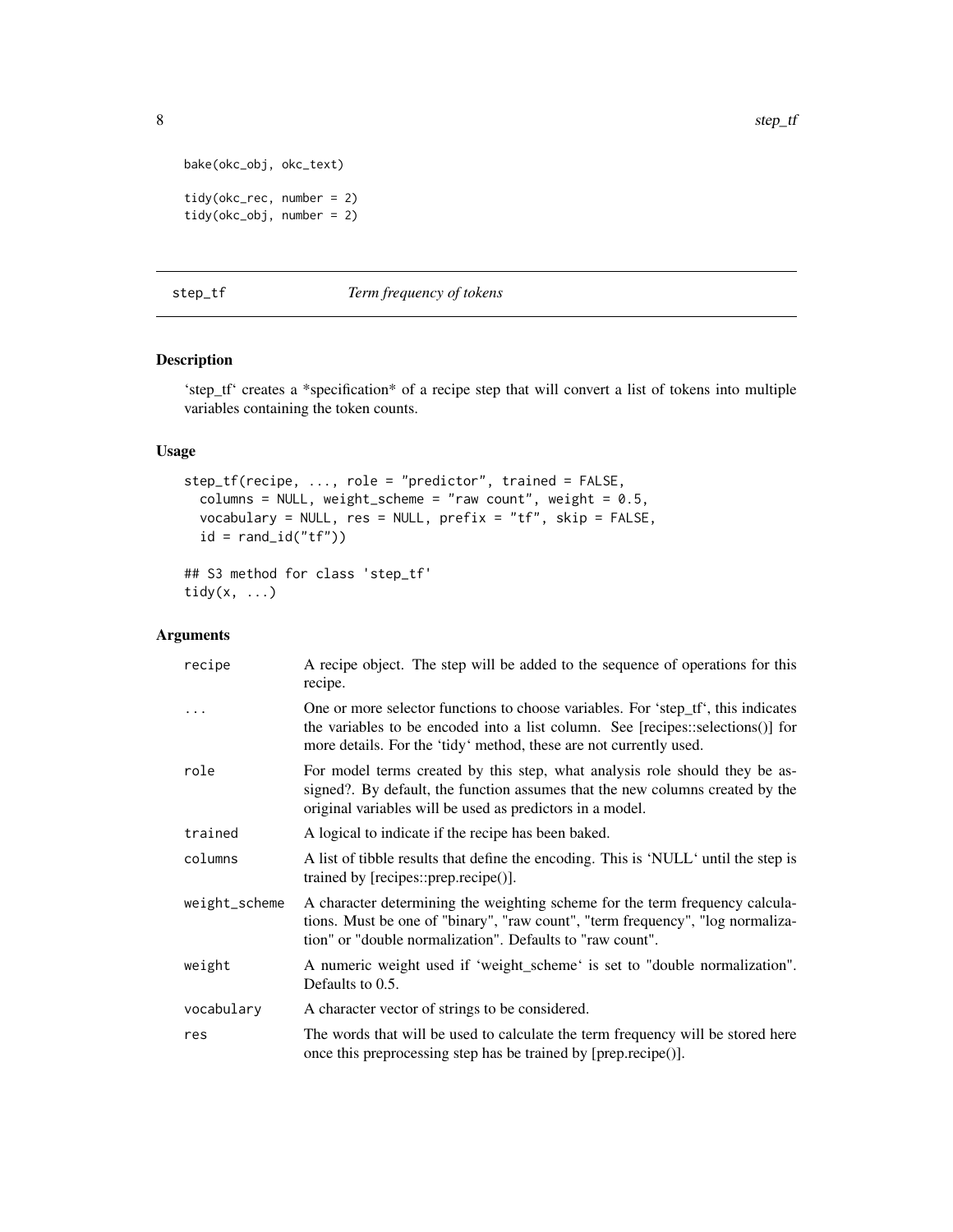#### step\_tf 9

| prefix | A character string that will be the prefix to the resulting new variables. See notes<br>below                                                                                                                                                                                                                                                                                                      |
|--------|----------------------------------------------------------------------------------------------------------------------------------------------------------------------------------------------------------------------------------------------------------------------------------------------------------------------------------------------------------------------------------------------------|
| skip   | A logical. Should the step be skipped when the recipe is baked by [recipes::bake.recipe()]?<br>While all operations are baked when [recipes::prep.recipe()] is run, some opera-<br>tions may not be able to be conducted on new data (e.g. processing the outcome<br>variable(s)). Care should be taken when using 'skip = $TRUE'$ as it may affect<br>the computations for subsequent operations. |
| id     | A character string that is unique to this step to identify it.                                                                                                                                                                                                                                                                                                                                     |
| x      | A 'step_tf' object.                                                                                                                                                                                                                                                                                                                                                                                |

### Details

Term frequency is a weight of how many times each token appear in each observation. There are different ways to calculate the weight and this step can do it in a couple of ways. Setting the argument 'weight\_scheme' to "binary" will result in a set of binary variables denoting if a token is present in the observation. "raw count" will count the times a token is present in the observation. "term frequency" will devide the count with the total number of words in the document to limit the effect of the document length as longer documents tends to have the word present more times but not necessarily at a higher procentage. "log normalization" takes the log of 1 plus the count, adding 1 is done to avoid taking log of 0. Finally "double normalization" is the raw frequency divided by the raw frequency of the most occurring term in the document. This is then multiplied by 'weight' and 'weight' is added tot he result. This is again done to prevent a bias towards longer documents.

The new components will have names that begin with 'prefix', then the name of the variable, followed by the tokens all seperated by '-'. The new variables will be created alphabetically according to token.

#### Value

An updated version of 'recipe' with the new step added to the sequence of existing steps (if any).

#### See Also

[step\_hashing()] [step\_tfidf()] [step\_tokenize()]

```
library(recipes)
data(okc_text)
okc_rec <- recipe(~ ., data = okc_text) %>%
 step_tokenize(essay0) %>%
 step_tf(essay0)
okc_obj <- okc_rec %>%
 prep(training = okc_text, retain = TRUE)
bake(okc_obj, okc_text)
```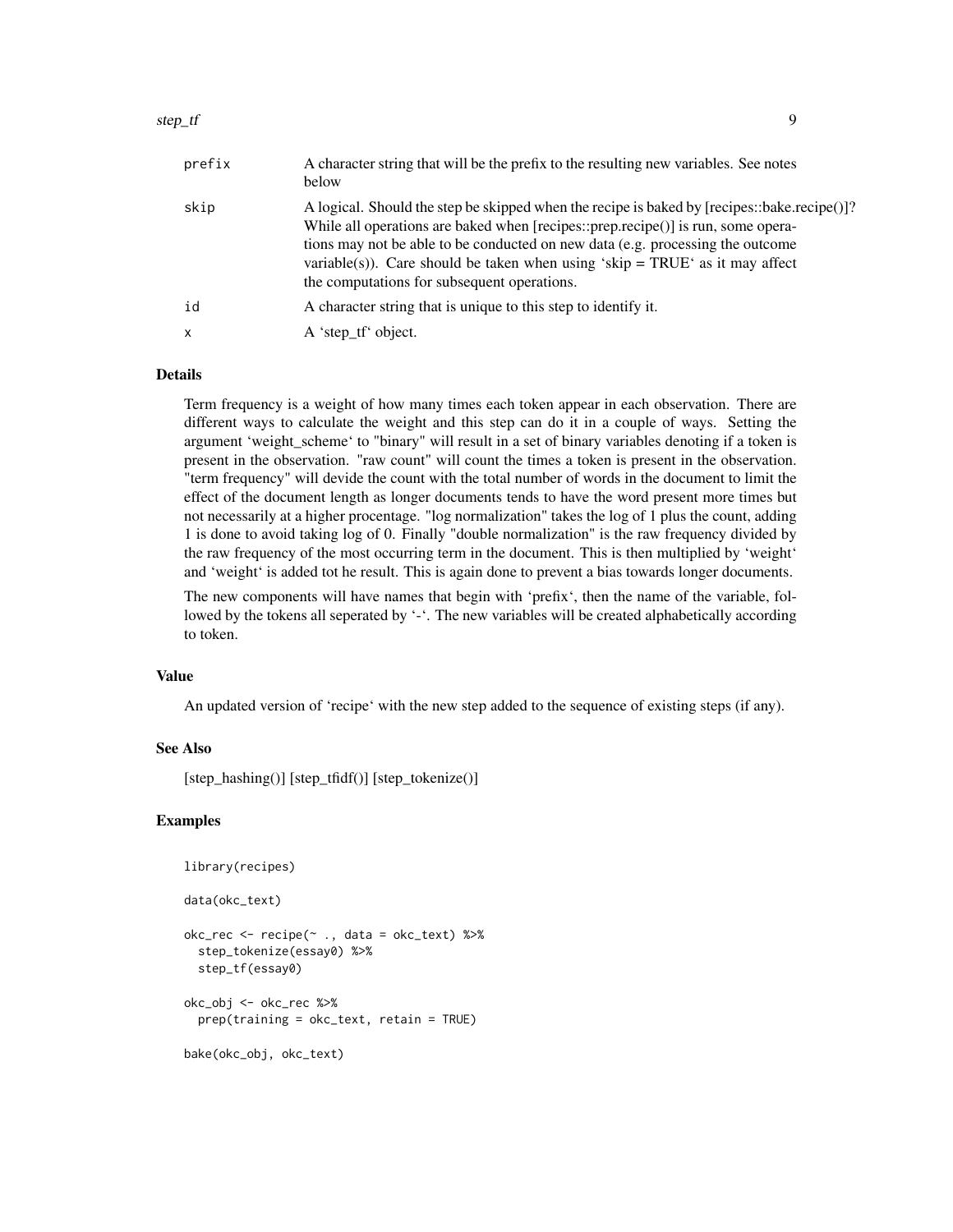```
tidy(okc_rec, number = 2)
tidy(okc_obj, number = 2)
```
step\_tfidf *Term frequency-inverse document frequency of tokens*

# Description

'step\_tfidf' creates a \*specification\* of a recipe step that will convert a list of tokens into multiple variables containing the Term frequency-inverse document frequency of tokens.

# Usage

```
step_tfidf(recipe, ..., role = "predictor", trained = FALSE,
  columns = NULL, vocabulary = NULL, res = NULL, smooth_idf = TRUE,
 norm = "l1", sublinear_tf = FALSE, prefix = "tfidf",
  skip = FALSE, id = rand_id("tfidf"))
## S3 method for class 'step_tfidf'
tidy(x, \ldots)
```

| recipe     | A recipe object. The step will be added to the sequence of operations for this<br>recipe.                                                                                                                                                       |
|------------|-------------------------------------------------------------------------------------------------------------------------------------------------------------------------------------------------------------------------------------------------|
|            | One or more selector functions to choose variables. For 'step tfidf', this indi-<br>cates the variables to be encoded into a list column. See [recipes::selections()]<br>for more details. For the 'tidy' method, these are not currently used. |
| role       | For model terms created by this step, what analysis role should they be as-<br>signed?. By default, the function assumes that the new columns created by the<br>original variables will be used as predictors in a model.                       |
| trained    | A logical to indicate if the recipe has been baked.                                                                                                                                                                                             |
| columns    | A list of tibble results that define the encoding. This is 'NULL' until the step is<br>trained by [recipes::prep.recipe()].                                                                                                                     |
| vocabulary | A character vector of strings to be considered.                                                                                                                                                                                                 |
| res        | The words that will be used to calculate the term frequency will be stored here<br>once this preprocessing step has be trained by [prep.recipe()].                                                                                              |
| smooth_idf | TRUE smooth IDF weights by adding one to document frequencies, as if an<br>extra document was seen containing every term in the collection exactly once.<br>This prevents division by zero.                                                     |
| norm       | A character, defines the type of normalization to apply to term vectors. "11" by<br>default, i.e., scale by the number of words in the document. Must be one of<br>c("11", "12", "none").                                                       |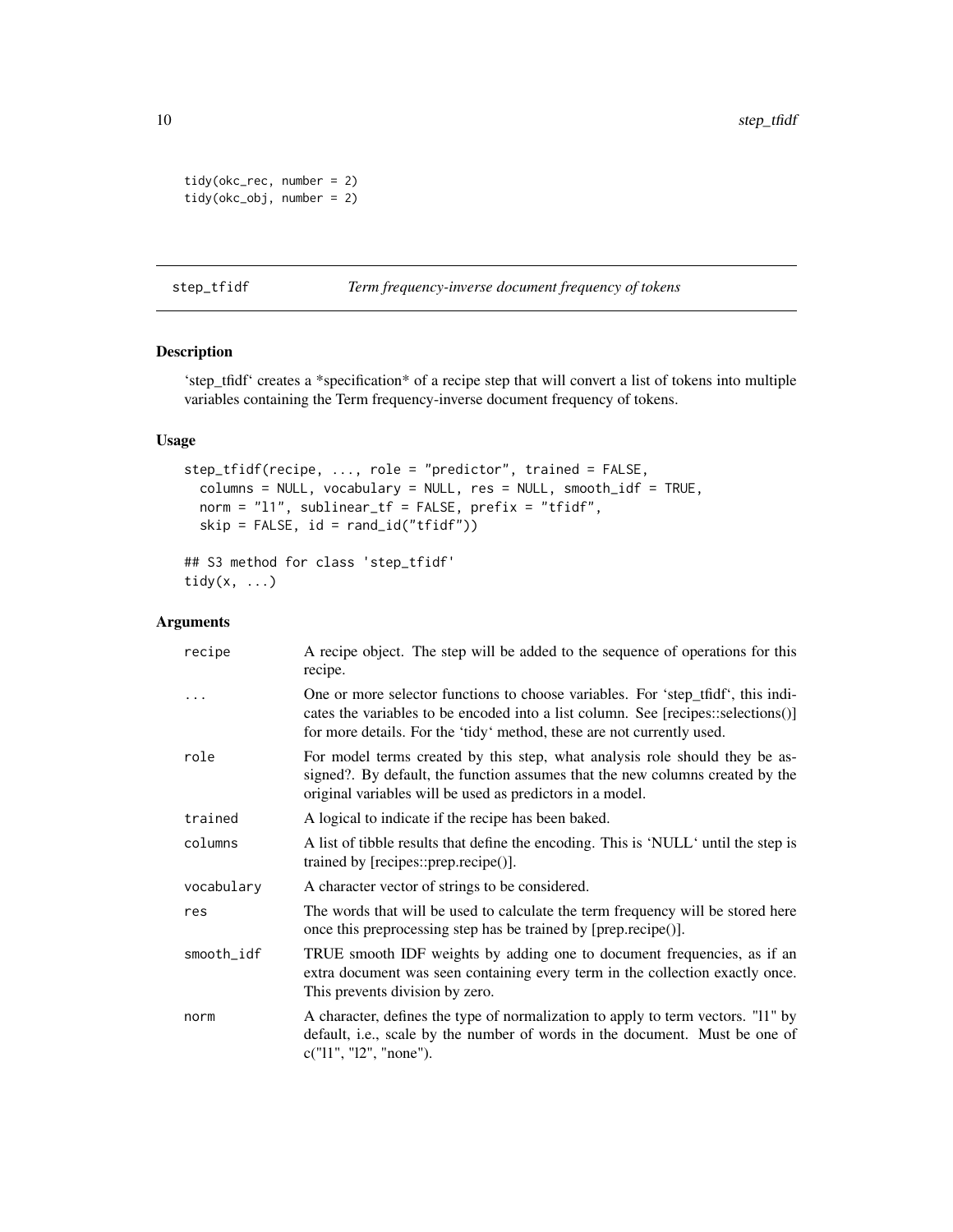| sublinear_tf | A logical, apply sublinear term-frequency scaling, i.e., replace the term fre-<br>quency with $1 + \log(TF)$ . Defaults to FALSE.                                                                                                                                                                                                                                                                  |
|--------------|----------------------------------------------------------------------------------------------------------------------------------------------------------------------------------------------------------------------------------------------------------------------------------------------------------------------------------------------------------------------------------------------------|
| prefix       | A character string that will be the prefix to the resulting new variables. See notes<br>below.                                                                                                                                                                                                                                                                                                     |
| skip         | A logical. Should the step be skipped when the recipe is baked by [recipes::bake.recipe()]?<br>While all operations are baked when [recipes::prep.recipe()] is run, some opera-<br>tions may not be able to be conducted on new data (e.g. processing the outcome<br>variable(s)). Care should be taken when using 'skip = $TRUE'$ as it may affect<br>the computations for subsequent operations. |
| id           | A character string that is unique to this step to identify it.                                                                                                                                                                                                                                                                                                                                     |
| $\mathsf{x}$ | A 'step_tfidf' object.                                                                                                                                                                                                                                                                                                                                                                             |
|              |                                                                                                                                                                                                                                                                                                                                                                                                    |

Term frequency-inverse document frequency is the product of two statistics. The term frequency (TF) and the inverse document frequency (IDF).

Term frequency is a weight of how many times each token appear in each observation.

Inverse document frequency is a measure of how much information a word gives, in other words, how common or rare is the word across all the observations. If a word appears in all the observations it might not give us that much insight, but if it only appear in some it might help us differentiate the observations.

The IDF is defined as follows:  $\text{idf} = \log(\text{# documents in the corpus}) / (\text{# documents where the term})$ appears  $+1$ )

The new components will have names that begin with 'prefix', then the name of the variable, followed by the tokens all seperated by '-'. The new variables will be created alphabetically according to token.

#### Value

An updated version of 'recipe' with the new step added to the sequence of existing steps (if any).

#### See Also

[step\_hashing()] [step\_tf()] [step\_tokenize()]

# Examples

```
library(recipes)
```

```
data(okc_text)
```

```
okc_rec <- recipe(~ ., data = okc_text) %>%
 step_tokenize(essay0) %>%
 step_tfidf(essay0)
okc_obj <- okc_rec %>%
```
prep(training = okc\_text, retain = TRUE)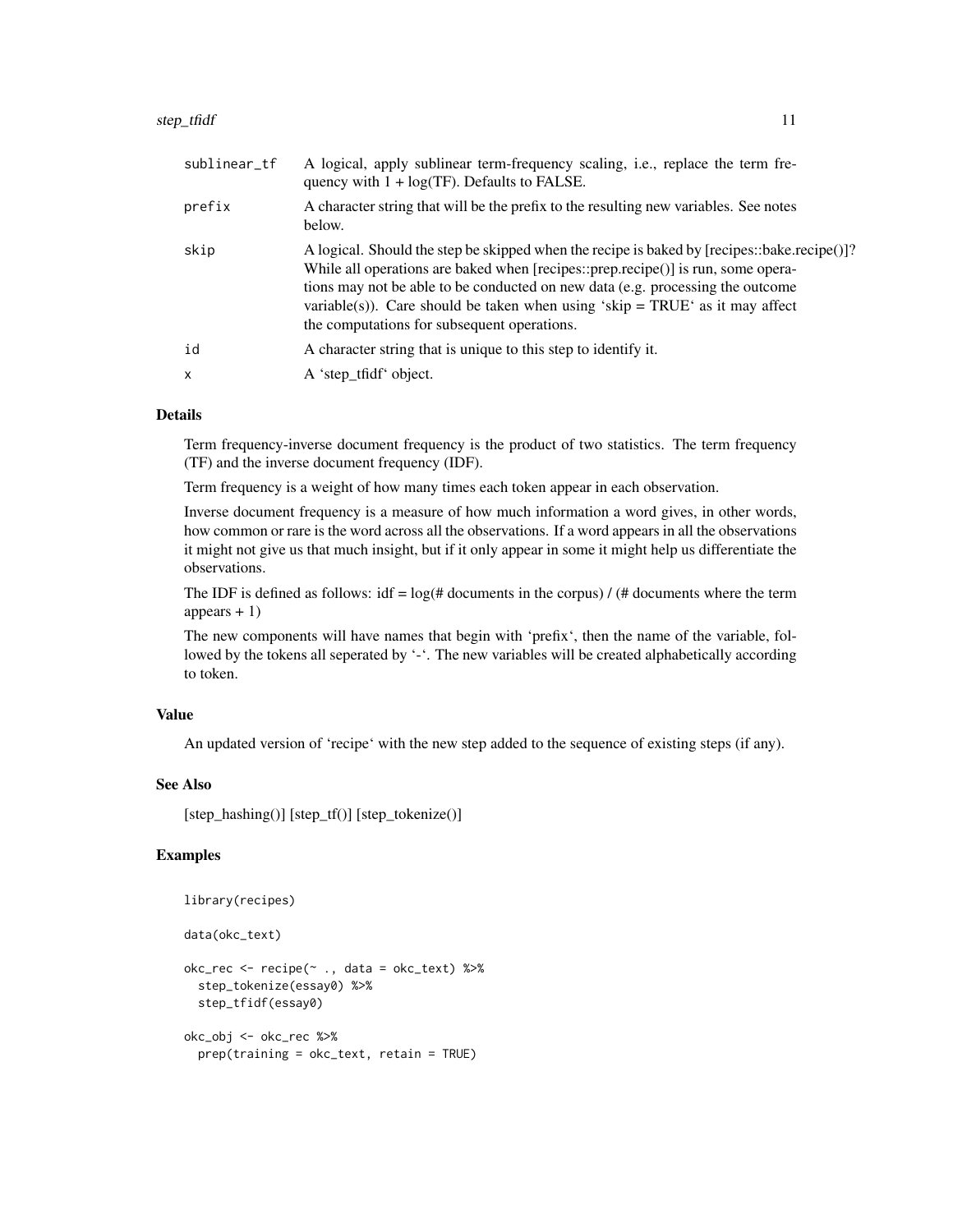```
bake(okc_obj, okc_text)
tidy(okc_rec, number = 2)
tidy(okc_obj, number = 2)
```
step\_tokenfilter *Filter the tokens based on term frequency*

### Description

'step\_tokenfilter' creates a \*specification\* of a recipe step that will convert a list of tokens into a list where the tokens are filtered based on frequency.

#### Usage

```
step_tokenfilter(recipe, ..., role = NA, trained = FALSE,
  columns = NULL, max_times = Inf, min_times = 0,
 percentage = FALSE, max_tokens = Inf, res = NULL, skip = FALSE,
  id = rand_id("tokenfilter"))
## S3 method for class 'step_tokenfilter'
tidy(x, \ldots)
```

| recipe      | A recipe object. The step will be added to the sequence of operations for this<br>recipe.                                                                                                                                                           |
|-------------|-----------------------------------------------------------------------------------------------------------------------------------------------------------------------------------------------------------------------------------------------------|
|             | One or more selector functions to choose variables. For 'step_tokenfilter', this<br>indicates the variables to be encoded into a list column. See [recipes::selections()]<br>for more details. For the 'tidy' method, these are not currently used. |
| role        | Not used by this step since no new variables are created.                                                                                                                                                                                           |
| trained     | A logical to indicate if the recipe has been baked.                                                                                                                                                                                                 |
| columns     | A list of tibble results that define the encoding. This is 'NULL' until the step is<br>trained by [recipes::prep.recipe()].                                                                                                                         |
| $max_times$ | An integer. Maximal number of times a word can appear before getting re-<br>moved.                                                                                                                                                                  |
| min_times   | An integer. Minimum number of times a word can appear before getting re-<br>moved.                                                                                                                                                                  |
| percentage  | A logical. Should max_times and min_times be interpreded as a percentage<br>instead of count.                                                                                                                                                       |
| max_tokens  | An integer. Will only keep the top max_tokens tokens after filtering done by<br>max_times and min_times. Defaults to Inf meaning all words in training will be<br>used.                                                                             |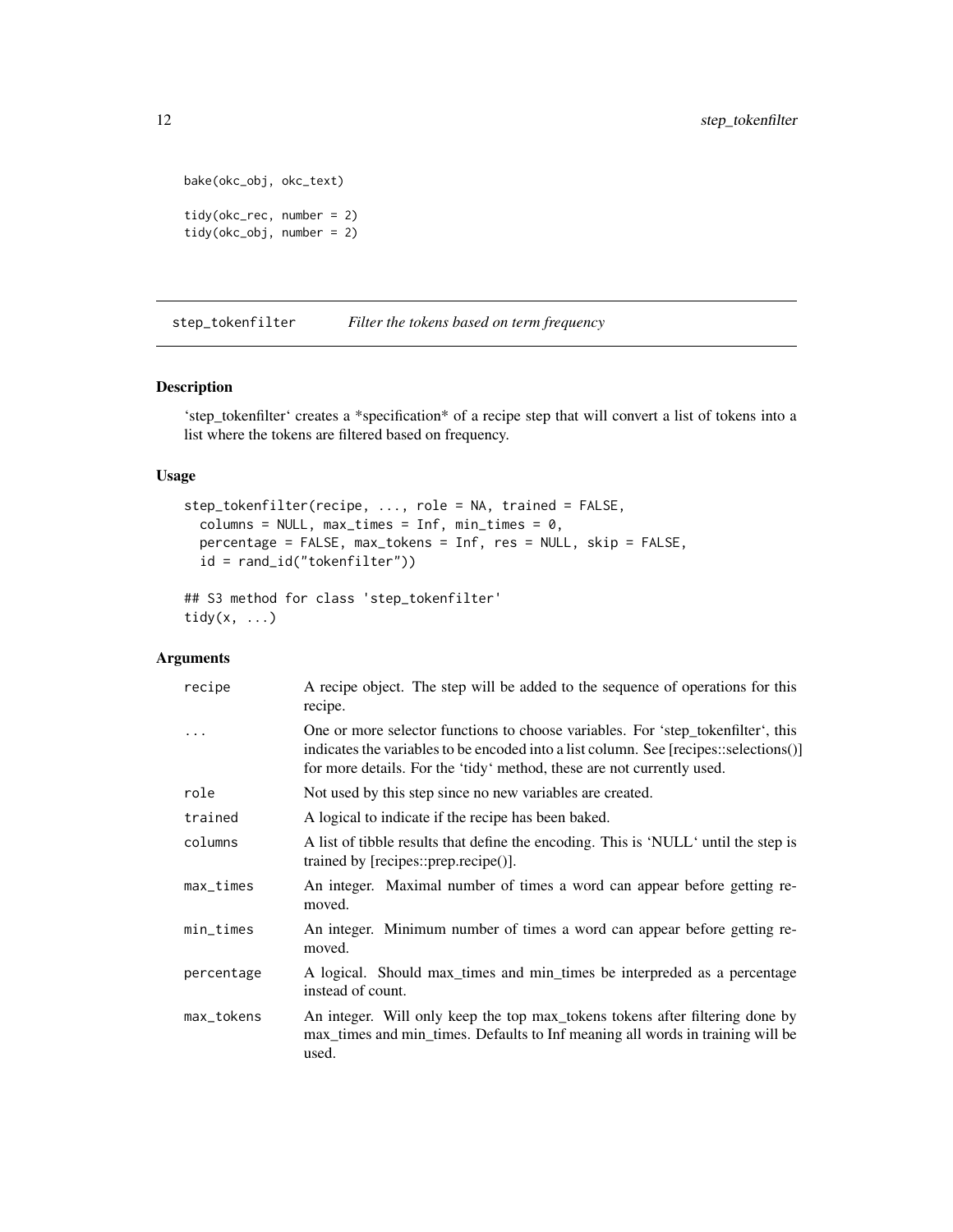| res          | The words that will be keep will be stored here once this preprocessing step has<br>be trained by $[prep\text{.}recipe()].$                                                                                                                                                                                                                                                                         |
|--------------|-----------------------------------------------------------------------------------------------------------------------------------------------------------------------------------------------------------------------------------------------------------------------------------------------------------------------------------------------------------------------------------------------------|
| skip         | A logical. Should the step be skipped when the recipe is baked by [recipes::bake.recipe()]?<br>While all operations are baked when [recipes::prep.recipe()] is run, some opera-<br>tions may not be able to be conducted on new data (e.g. processing the outcome<br>variable(s)). Care should be taken when using 'skip = $TRUE$ ' as it may affect<br>the computations for subsequent operations. |
| id           | A character string that is unique to this step to identify it.                                                                                                                                                                                                                                                                                                                                      |
| $\mathsf{x}$ | A 'step_tokenfilter' object.                                                                                                                                                                                                                                                                                                                                                                        |

This step allow you to limit the tokens you are looking at by filtering on their occurance in the corpus. You are able to exclude tokens if they appear too many times or too fews times in the data. It can be specified as counts using 'max\_times' and 'min\_times' or as percentages by setting 'percentage' as 'TRUE'. In addition one can filter to only use the top 'max\_tokens' used tokens.

It is advised to filter before using [step\_tf] or [step\_tfidf] to limit the number of variables created.

#### Value

An updated version of 'recipe' with the new step added to the sequence of existing steps (if any).

# See Also

[step\_untokenize()]

```
library(recipes)
data(okc_text)
okc_rec <- recipe(~ ., data = okc_text) %>%
 step_tokenize(essay0) %>%
 step_tokenfilter(essay0)
okc_obj <- okc_rec %>%
 prep(training = okc_text, retain = TRUE)
juice(okc_obj, essay0) %>%
 slice(1:2)
juice(okc_obj) %>%
 slice(2) %>%
 pull(essay0)
tidy(okc_rec, number = 2)
tidy(okc_obj, number = 2)
```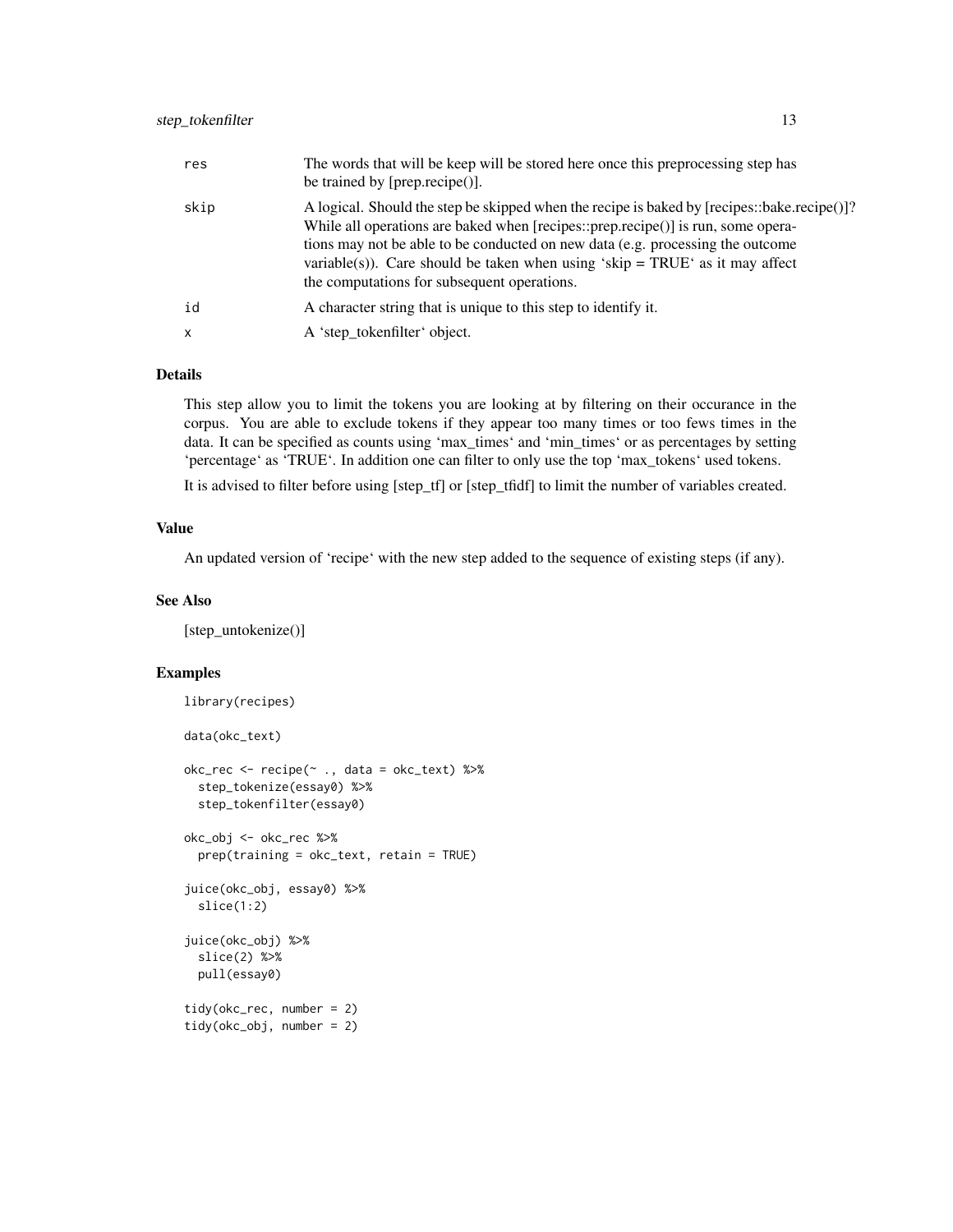# Description

'step\_tokenize' creates a \*specification\* of a recipe step that will convert a character predictor into a list of tokens.

# Usage

```
step_tokenize(recipe, ..., role = NA, trained = FALSE,
 columns = NULL, options = list(), token = "words",
 custom_token = NULL, skip = FALSE, id = rand_id("tokenize"))
```
## S3 method for class 'step\_tokenize' tidy(x, ...)

| recipe       | A recipe object. The step will be added to the sequence of operations for this<br>recipe.                                                                                                                                                                                                                                                                                                           |
|--------------|-----------------------------------------------------------------------------------------------------------------------------------------------------------------------------------------------------------------------------------------------------------------------------------------------------------------------------------------------------------------------------------------------------|
|              | One or more selector functions to choose variables. For 'step_tokenize', this in-<br>dicates the variables to be encoded into a list column. See [recipes::selections()]<br>for more details. For the 'tidy' method, these are not currently used.                                                                                                                                                  |
| role         | Not used by this step since no new variables are created.                                                                                                                                                                                                                                                                                                                                           |
| trained      | A logical to indicate if the recipe has been baked.                                                                                                                                                                                                                                                                                                                                                 |
| columns      | A list of tibble results that define the encoding. This is 'NULL' until the step is<br>trained by [recipes::prep.recipe()].                                                                                                                                                                                                                                                                         |
| options      | A list of options passed to the tokenizer.                                                                                                                                                                                                                                                                                                                                                          |
| token        | Unit for tokenizing. Built-in options from the [tokenizers] package are "words"<br>(default), "characters", "character_shingles", "ngrams", "skip_ngrams", "sen-<br>tences", "lines", "paragraphs", "regex", "tweets" (tokenization by word that pre-<br>serves usernames, hashtags, and URLS), "ptb" (Penn Treebank), "skip_ngrams"<br>and "word stems".                                           |
| custom_token | User supplied tokenizer, use of this argument will overwrite the token argument.<br>Must take a character vector as input and output a list of character vectors.                                                                                                                                                                                                                                   |
| skip         | A logical. Should the step be skipped when the recipe is baked by [recipes::bake.recipe()]?<br>While all operations are baked when [recipes::prep.recipe()] is run, some opera-<br>tions may not be able to be conducted on new data (e.g. processing the outcome<br>variable(s)). Care should be taken when using 'skip = $TRUE$ ' as it may affect<br>the computations for subsequent operations. |
| id           | A character string that is unique to this step to identify it                                                                                                                                                                                                                                                                                                                                       |
| x            | A 'step_tokenize' object.                                                                                                                                                                                                                                                                                                                                                                           |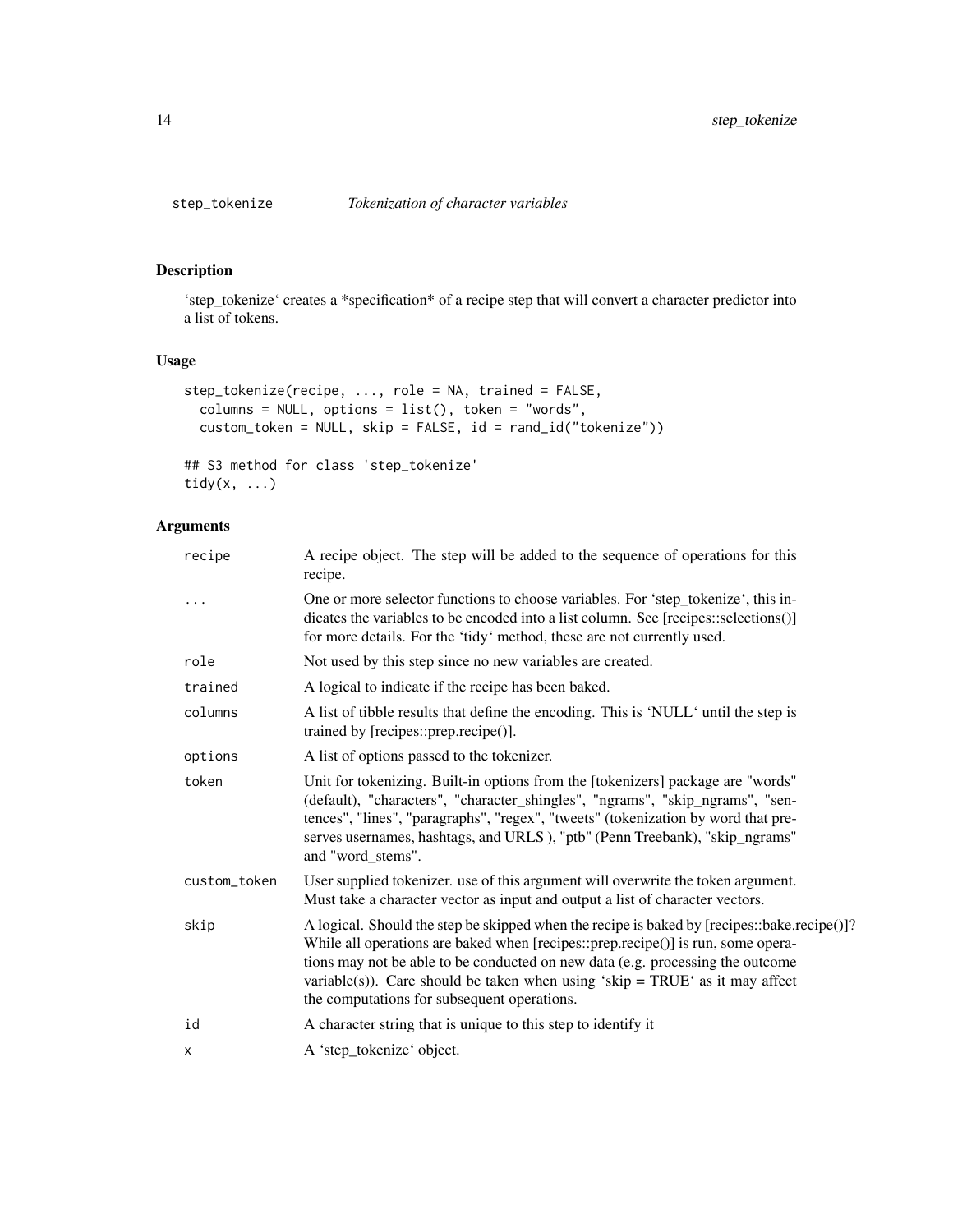Tokenization is the act of splitting a character string into smaller parts to be further analysed. This step uses the 'tokenizers' package which includes heuristics to split the text into paragraphs tokens, word tokens amough others. 'textrecipes' keeps the tokens in a list-column and other steps will do their tasks on those list-columns before transforming them back to numeric.

Working will 'textrecipes' will always start by calling 'step\_tokenize' followed by modifying and filtering steps.

#### Value

An updated version of 'recipe' with the new step added to the sequence of existing steps (if any).

#### See Also

[step\_untokenize]

```
library(recipes)
data(okc_text)
okc_{rec} < - recipe(~ ., data = okc_{text}) %>%
  step_tokenize(essay0)
okc_obj <- okc_rec %>%
  prep(training = okc_text, retain = TRUE)
juice(okc_obj, essay0) %>%
  slice(1:2)
juice(okc_obj) %>%
  slice(2) %>%
  pull(essay0)
tidy(okc_rec, number = 1)
tidy(okc_obj, number = 1)
okc_obj_chars <- recipe(~ ., data = okc_text) %>%
  step_tokenize(essay0, token = "characters") %>%
  prep(training = okc_text, retain = TRUE)
juice(okc_obj_chars) %>%
  slice(2) %>%
  pull(essay0)
```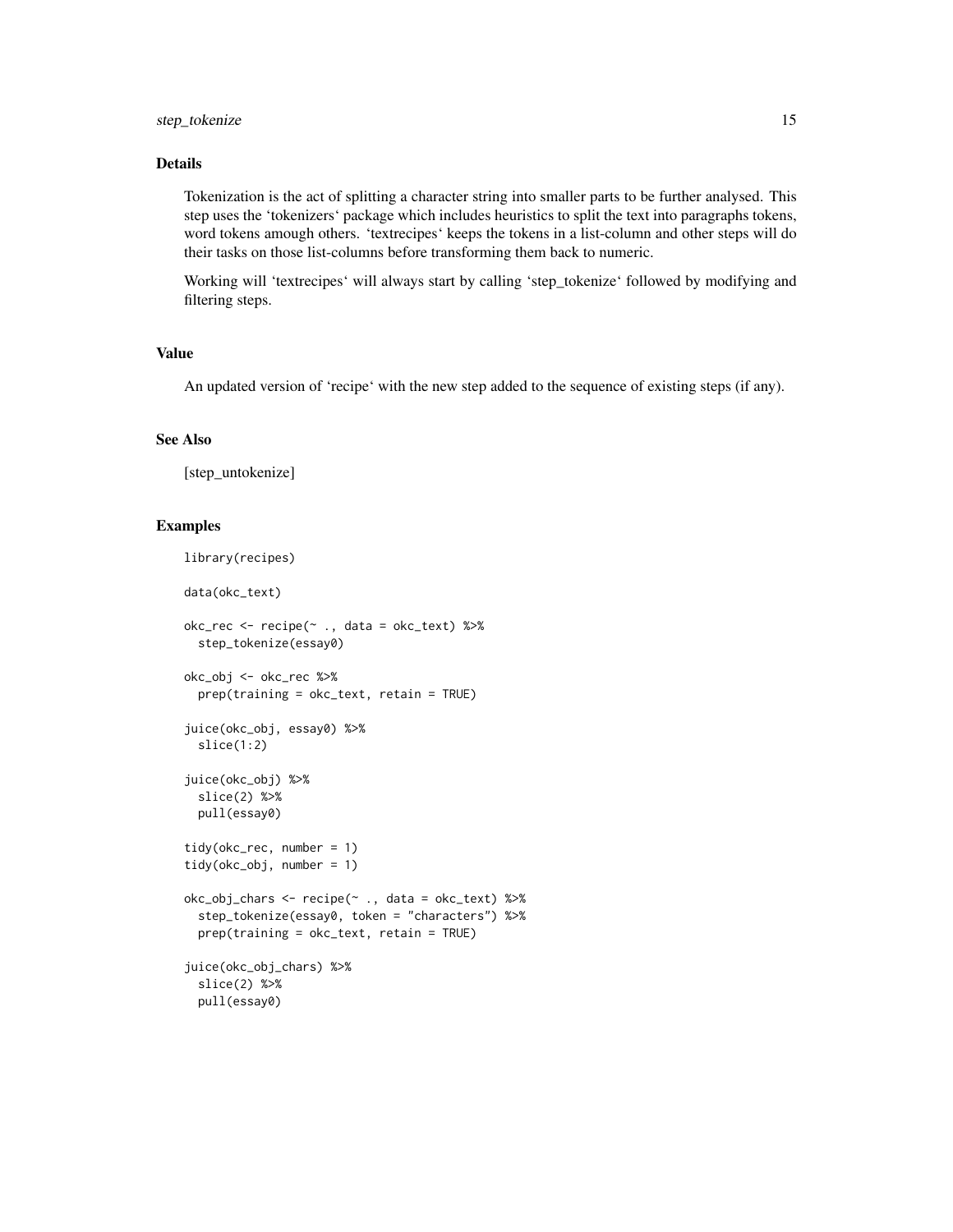<span id="page-15-0"></span>

#### Description

'step\_untokenize' creates a \*specification\* of a recipe step that will convert a list of tokens into a character predictor.

# Usage

```
step_untokenize(recipe, ..., role = NA, trained = FALSE,
  columns = NULL, sep = " ", skip = FALSE,
 id = rand_id("untokenize"))
```

```
## S3 method for class 'step_untokenize'
tidy(x, ...)
```
# Arguments

| recipe     | A recipe object. The step will be added to the sequence of operations for this<br>recipe.                                                                                                                                                                                                                                                                                                          |
|------------|----------------------------------------------------------------------------------------------------------------------------------------------------------------------------------------------------------------------------------------------------------------------------------------------------------------------------------------------------------------------------------------------------|
| $\ddots$ . | One or more selector functions to choose variables. For 'step_untokenize', this<br>indicates the variables to be encoded into a list column. See [recipes::selections()]<br>for more details. For the 'tidy' method, these are not currently used.                                                                                                                                                 |
| role       | Not used by this step since no new variables are created.                                                                                                                                                                                                                                                                                                                                          |
| trained    | A logical to indicate if the recipe has been baked.                                                                                                                                                                                                                                                                                                                                                |
| columns    | A list of tibble results that define the encoding. This is 'NULL' until the step is<br>trained by [recipes::prep.recipe()].                                                                                                                                                                                                                                                                        |
| sep        | a character to determine how the tokens should be seperated when pasted to-<br>gether. Defaults to """.                                                                                                                                                                                                                                                                                            |
| skip       | A logical. Should the step be skipped when the recipe is baked by [recipes::bake.recipe()]?<br>While all operations are baked when [recipes::prep.recipe()] is run, some opera-<br>tions may not be able to be conducted on new data (e.g. processing the outcome<br>variable(s)). Care should be taken when using 'skip = $TRUE'$ as it may affect<br>the computations for subsequent operations. |
| id         | A character string that is unique to this step to identify it.                                                                                                                                                                                                                                                                                                                                     |
| X          | A 'step_untokenize' object.                                                                                                                                                                                                                                                                                                                                                                        |
|            |                                                                                                                                                                                                                                                                                                                                                                                                    |

# Details

This steps will turn a tokenized list-column back into a character vector.

# Value

An updated version of 'recipe' with the new step added to the sequence of existing steps (if any).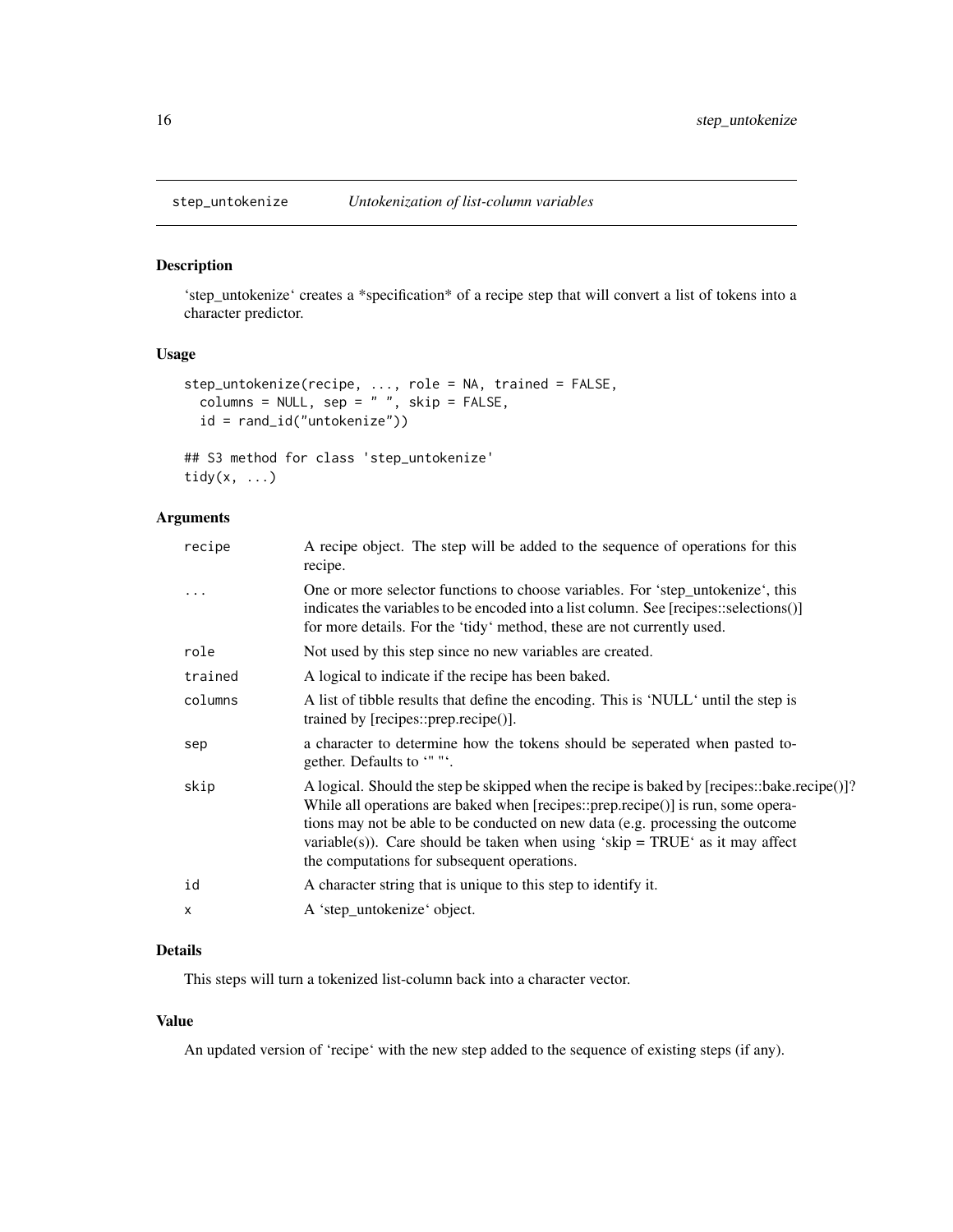# step\_untokenize 17

# Examples

library(recipes)

```
data(okc_text)
okc_rec <- recipe(~ ., data = okc_text) %>%
  step_tokenize(essay0) %>%
  step_untokenize(essay0)
okc_obj <- okc_rec %>%
  prep(training = okc_text, retain = TRUE)
juice(okc_obj, essay0) %>%
  slice(1:2)
juice(okc_obj) %>%
  slice(2) %>%
  pull(essay0)
tidy(okc_rec, number = 2)
tidy(okc_obj, number = 2)
```